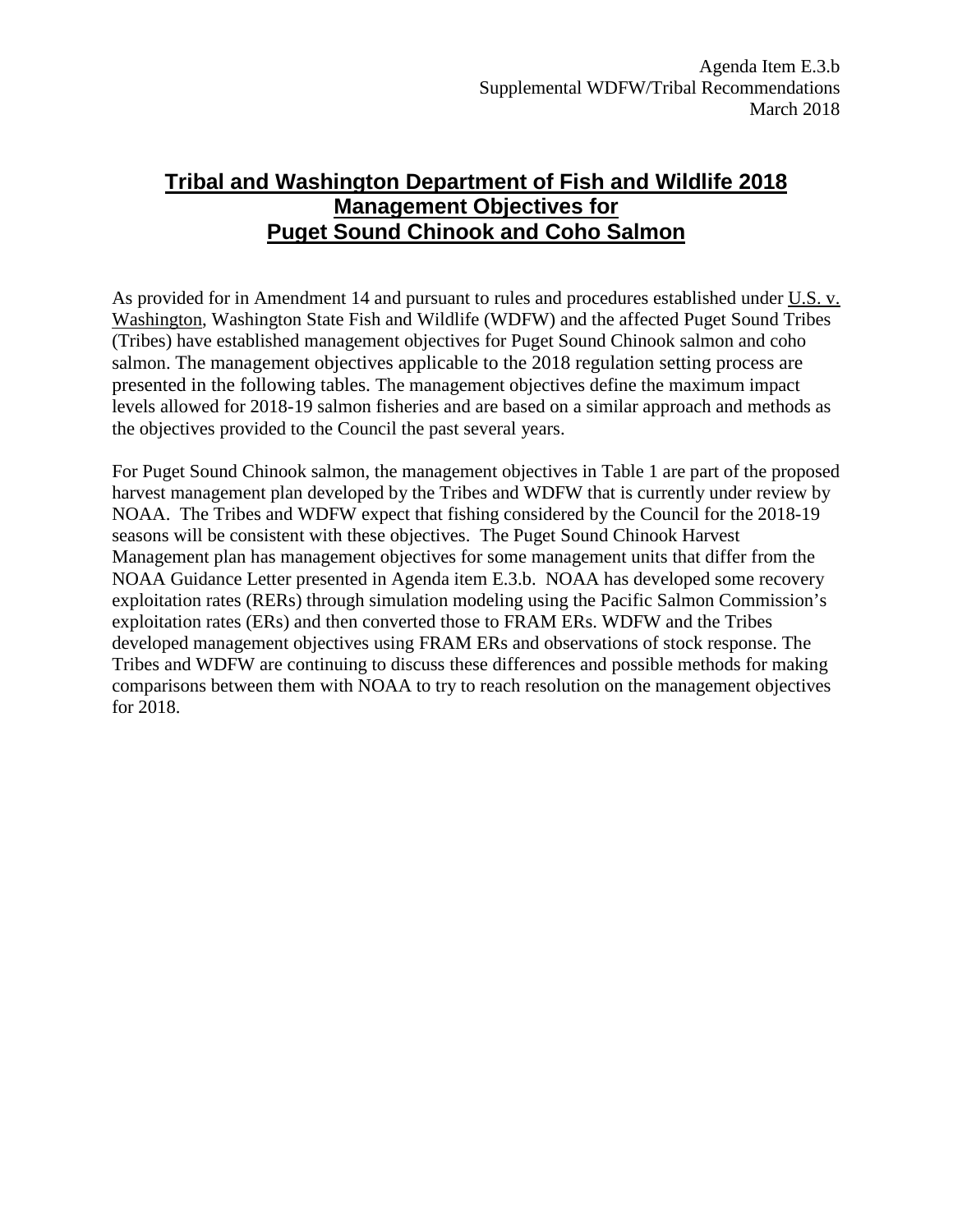Table 1. Puget Sound Chinook salmon management objectives for fishery year 2018. Objectives are specified as escapement-based objectives or as either Total, Southern U.S. (SUS), or pre-terminal SUS (PT SUS) exploitation rate limits.

| Management Unit                   | <b>Exploitation Rate or Escapement Objectives</b> |  |  |
|-----------------------------------|---------------------------------------------------|--|--|
| Nooksack River                    | 10.5% SUS ER                                      |  |  |
| North/Middle Fork                 |                                                   |  |  |
| South Fork                        |                                                   |  |  |
| Skagit Summer/Fall                | 47% Total / 15% SUS                               |  |  |
| Upper Skagit summer-run           |                                                   |  |  |
| Sauk summer-run                   |                                                   |  |  |
| Lower Skagit fall-run             |                                                   |  |  |
| Skagit spring-run                 | 38% Total / 18% SUS                               |  |  |
| <b>Upper Sauk</b>                 |                                                   |  |  |
| <b>Upper Cascade</b>              |                                                   |  |  |
| Suiattle                          |                                                   |  |  |
| Stillaguamish River               | 24% Total / 13% SUS max                           |  |  |
| Snohomish River                   | 21% Total <sup>2</sup>                            |  |  |
| Skykomish summer-run              |                                                   |  |  |
| Snoqualmie fall-run               |                                                   |  |  |
| Lake Washington - Cedar           | 500 Escapement (13% PT SUS limit) <sup>3</sup>    |  |  |
| River fall-run <sup>1</sup>       |                                                   |  |  |
| Green River fall-run <sup>1</sup> | 2,013 Escapement (13% PT SUS limit) <sup>3</sup>  |  |  |
| White River spring-run            | <b>22% SUS</b>                                    |  |  |
| Puyallup fall-run <sup>1</sup>    | 797 Escapement (13% PT SUS limit) <sup>3</sup>    |  |  |
|                                   | 49% Total (47% + 2% for experimental selective    |  |  |
| Nisqually                         | fishery)                                          |  |  |
| Skokomish fall-run                | 50% Total                                         |  |  |
| Mid-Hood Canal                    | 12% PT SUS                                        |  |  |
| Dungeness                         | <b>10% SUS</b>                                    |  |  |
| Elwha                             | <b>10% SUS</b>                                    |  |  |
| Western Strait of Juan de         | <b>10% SUS</b>                                    |  |  |
| Fuca – Hoko River <sup>4</sup>    |                                                   |  |  |

<sup>1</sup> Hatchery Escapement goals are an additional management consideration for harvest of these stocks.

 $2$  The co-managers will consider an SUS ER limit that may result in a total ER greater than 21% based on expected exploitation rate in northern fisheries.

<sup>3</sup> Based on the pre-season forecasts for Lake Washington, Green River, and Puyallup River, the ER ceiling for the pre-terminal fisheries will be 13% PT SUS.

<sup>4</sup> Although not part of the Puget Sound Chinook salmon ESU, Hoko River Chinook management objectives are a management consideration for Puget Sound co-managers.